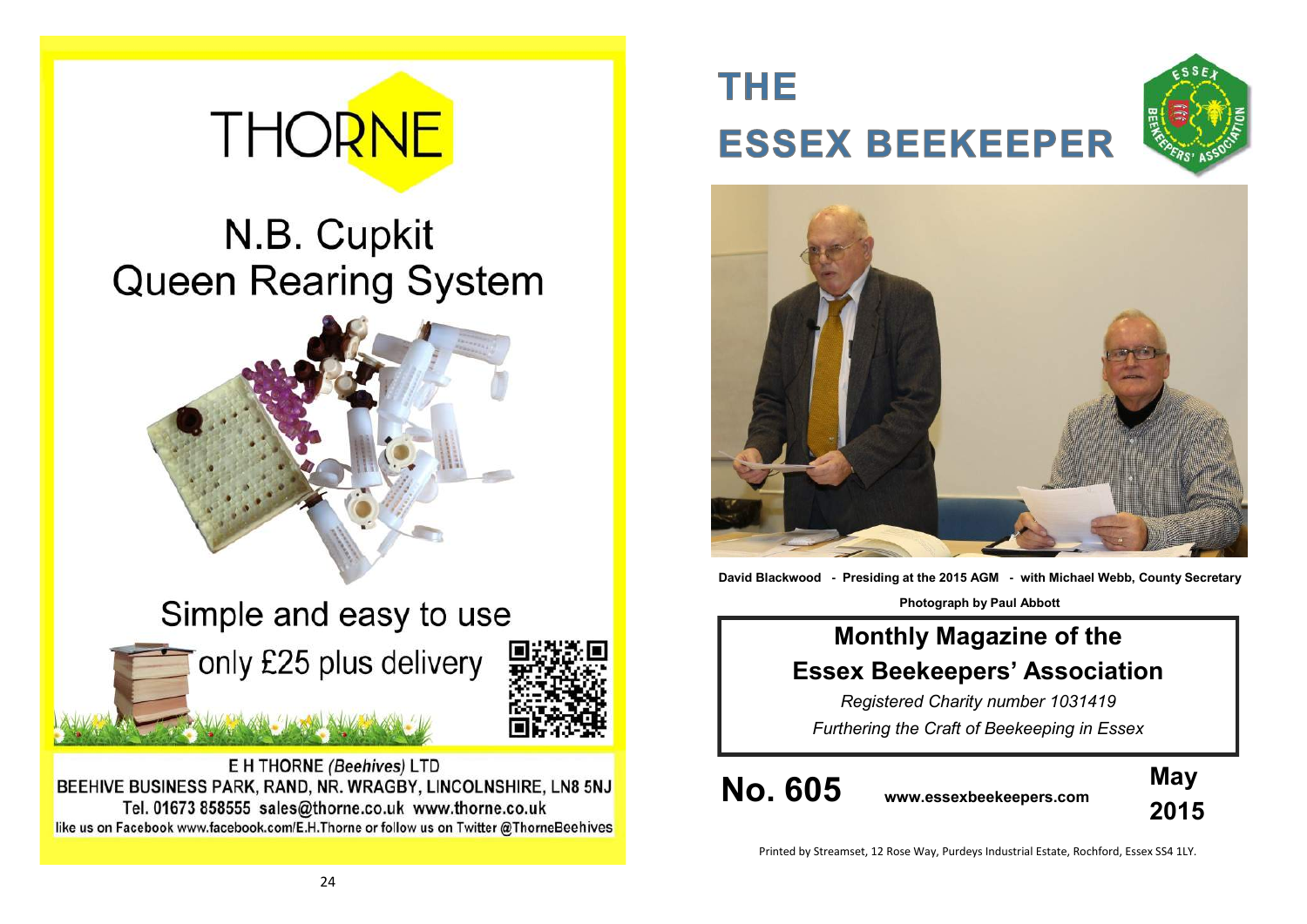#### **EBKA Divisional Meetings**

#### **May & June 2015**

| 3 May   | Sunday<br>$10am - 4pm$         | Dengie 100<br>& Maldon   | Museum of Power Steam & Garden Show<br>- Langford,<br>Maldon.                                                                                                              |  |  |
|---------|--------------------------------|--------------------------|----------------------------------------------------------------------------------------------------------------------------------------------------------------------------|--|--|
| 7 May   | Thursday<br>8.00pm             | <b>Harlow</b>            | 'Queen Breeding and how to successfully introduce Queens'.<br>Kings Church, Red Willow, Harlow CM19 5PA                                                                    |  |  |
| 9 May   | Saturday<br>2.00 <sub>pm</sub> | <b>Saffron</b><br>Walden | 'All about Swarming'<br>- Richard Pickford at his apiary in<br>Great Easton CM6 2HD.                                                                                       |  |  |
| 12 May  | Tuesday<br>6.30pm              | <b>Saffron</b><br>Walden | Improve Your beekeeping 2<br>Many Manipulations with<br>$\sim$ $-$<br>Richard Ridler at his apiary in Sewards End CB10 2LF.                                                |  |  |
| 17 May  | Sunday                         | <b>Braintree</b>         | <b>Essex Young Farmers Show</b><br>Boyton Hall CM1 4LN -<br>$\sim$<br>Marquee in livestock area.                                                                           |  |  |
| 17 May  | Sunday                         | Dengie 100<br>& Maldon   | Essex Young Farmers Show - Boyton Hall CM1 4LN.                                                                                                                            |  |  |
| 18 May  | Monday<br>7.30pm               | Chelmsford               | Members meeting - The Link, Rainsford, Chelmsford CM1<br>2XB                                                                                                               |  |  |
| 20 May  | Wednesday<br>6.00pm            | Dengie 100<br>& Maldon   | Apiary meeting - Arcadia Allotments, Burnham-on-Crouch.                                                                                                                    |  |  |
| 23 May  | Saturday<br>2.30pm             | Epping<br><b>Forest</b>  | 'Ensuring a maximum honey harvest' - Peter Dalby at<br>Wanstead Apiary.                                                                                                    |  |  |
| 23 May  | Saturday<br>12.30pm            | <b>Saffron</b><br>Walden | <b>BBQ</b> with guest Torsten Ellman, Chair of Mecklenburg<br>Vorpommern Beekeepers' Association, Germany at Tony &<br>Linda Yeats apiary in Upper Langley Green CB11 4RU. |  |  |
| 24 May  | Sunday<br>11.00am              | Dengie100<br>& Maldon    | Members visit to RHS Hyde Hall with guided tour. £10 -<br>limited space. Call 07979 862952 / 01245 381 577                                                                 |  |  |
| 28 May  | Thursday<br>7.30pm             | Colchester               | Members meeting - Langham Community Centre                                                                                                                                 |  |  |
| 31 May  | Sunday<br>3.00pm               | <b>Braintree</b>         | Apiary Meeting with Geoff and Alison Brewer, Felsted CM8<br>3ET Telephone 01371 822 043                                                                                    |  |  |
| 3 June  | Wednesday<br>6.30pm            | Saffron<br>Walden        | The Perfect Hive<br>'Improve Your Beekeeping 3<br>Inspection' - Jane Ridler at her apiary in Sewards End<br><b>CB10 2LF</b>                                                |  |  |
| 4 June  | Thursday                       | <b>Harlow</b>            | tba                                                                                                                                                                        |  |  |
| 5 June  | Friday                         | Romford                  | tba                                                                                                                                                                        |  |  |
| 7 June  | Sunday<br>2.00pm               | <b>Saffron</b><br>Walden | Apiary visit - Bee Farming with lan Hart in Halstead                                                                                                                       |  |  |
| 15 June | Monday<br>7.30pm               | Chelmsford               | Jim McNeill.<br>The Link.<br>Preparing for the Honey Show -<br>Rainsford Road, Chelmsford CM1 2XB.                                                                         |  |  |
| 17 June | Wednesday<br>6.00pm            | Dengie 100<br>& Maldon   | Apiary meeting - High House, Southminster.                                                                                                                                 |  |  |

#### **Who's who and how to contact them**

**President of EBKA** Pat Allen Hon CLM EBKA

#### **Trustees: Chairman**: *Ian Nichols* 17 Dyers Hall Road, Leytonstone, London E11 4AD tel. 0798 299 638 **Secretary**: *Michael Webb* 19 Ingrebourne Gardens, Upminster, Essex RM14 1BQ email gsecebka@virginmedia.com tel. 01708 250 606 / 07712 490 511 **Treasurer**: *Bob Manning* 12, Moorland Close, Collier Row, RM5 2AB email treasurer@ebka.org tel: 01708 760 770 **Divisional Trustees:** Braintree *James Jolley* mrjolley@live.co.uk Chelmsford *Margaret Clay* margaretclay@btinternet.com Colchester *Tom Geddes* tom.geddes@btinternet.com Dengie Hundred & Maldon *Glenn Mayes* trustee@dmbka.org.uk mark@chambersweb.co.uk Harlow *Martin Cavalier* cavalier@btinternet.com Romford *Pádraig Floyd* psafloyd@yahoo.com Saffron Walden *Richard Ridler* richard.ridler@uwclub.net Southend *Marguerita Wilson* philandritawilson@sky.com

**Divisional Contacts:** To contact a local Division:

**Braintree**: Colleen Chamberlain 01279 876 333 **Chelmsford**: Brian Spencer 01245 490 843 **Colchester**: Morag Chase 01206 522 576 **D.H. & Maldon**: Carlie Mayes 01245 381 577 **Harlow**: Nick Holmes 07730 735 752 **Epping Forest**: Robin Harman 07971 237 312 **Romford:** Pat Allen 01708 220 897 **Saffron Walden**: Jane Ridler 01799 218 023 **Southend**: Chad Colby-Blake 01702 302 209

#### **EBKA Education Contact:** Jane Ridler Old Barn House, 36 Walden Road

Sewards End, Saffron Walden, Essex CB10 2LF jane.ridler@uwclub.net *The Essex Beekeeper* **Magazine: Editor:** Jean Smye, email: jsmye@sky.com **Advertising**: Jean Smye email: jsmye@sky.com tel. 07731 856 361 Web site: Nick Holmes email: webmaster@essexbeekeepers.com **Distribution and Mailing Secretary:** Mary Heyes tel. 01702 588 009 email: ml.heyes@virgin.net

#### **Regional Bee Inspectors for EBKA Region:**

| Epping Forest and Romford Divisions (excluding Brentwood): |                                           |                                     |  |  |  |
|------------------------------------------------------------|-------------------------------------------|-------------------------------------|--|--|--|
| Julian Parker                                              | julian.parker@fera.gsi.gov.uk             | tel. 07775 119 469                  |  |  |  |
| All other Divisions:                                       |                                           |                                     |  |  |  |
|                                                            | Keith Morgan keith morgan@fera.gsi.gov.uk | tel. 01485 520 838 or 07919 004 215 |  |  |  |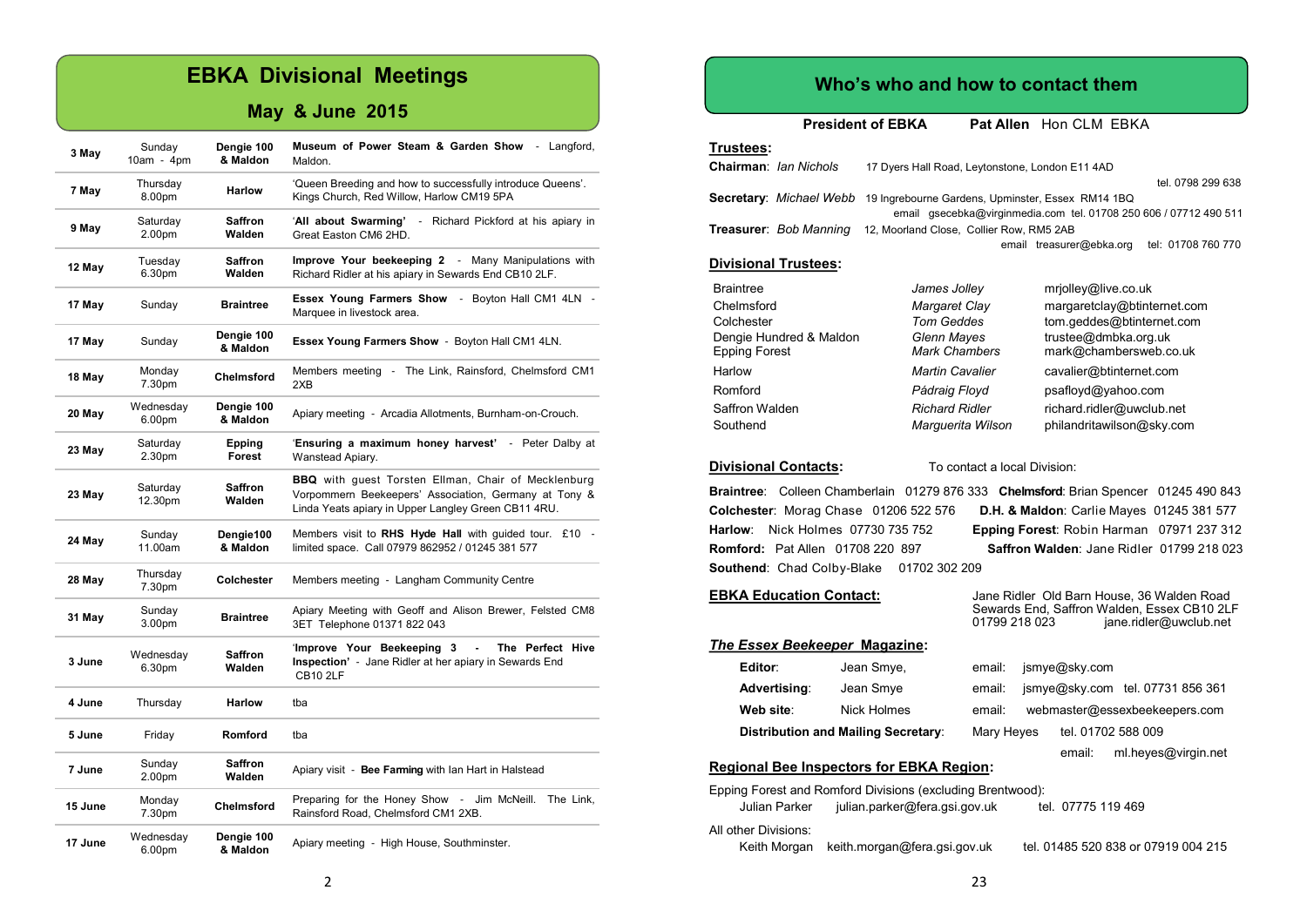

### Host Division - Dengie Hundred and Maldon. Their year will involve

**'Hints & Tips for Honey Shows'** - Jean Smye together with

3.00pm **Braintree** Apiary meeting with Antony Stark, White Notley CM8 1RN

providing refreshments for the County Honey Show, organising the Annual Conference (Saturday 31st October) and Chairing the 2016 AGM.

Refreshments at the AGM provided by this year's

**N E W S**

**BIBIC** 

*Note from Editor*

**Southend member**.

Tel: 01376 583 117

Centre

Annual visit to Willow Cottage

**Epping Forest**

in next month's edition.

Hives and Hive Parts, Tools and Equipment Open by Appointment: Please call Wendy on **07764 609 803** or Email: [beeshed@btinternet.com](mailto:beeshed@btinternet.com) **Meepshole, Great Prestons Lane,**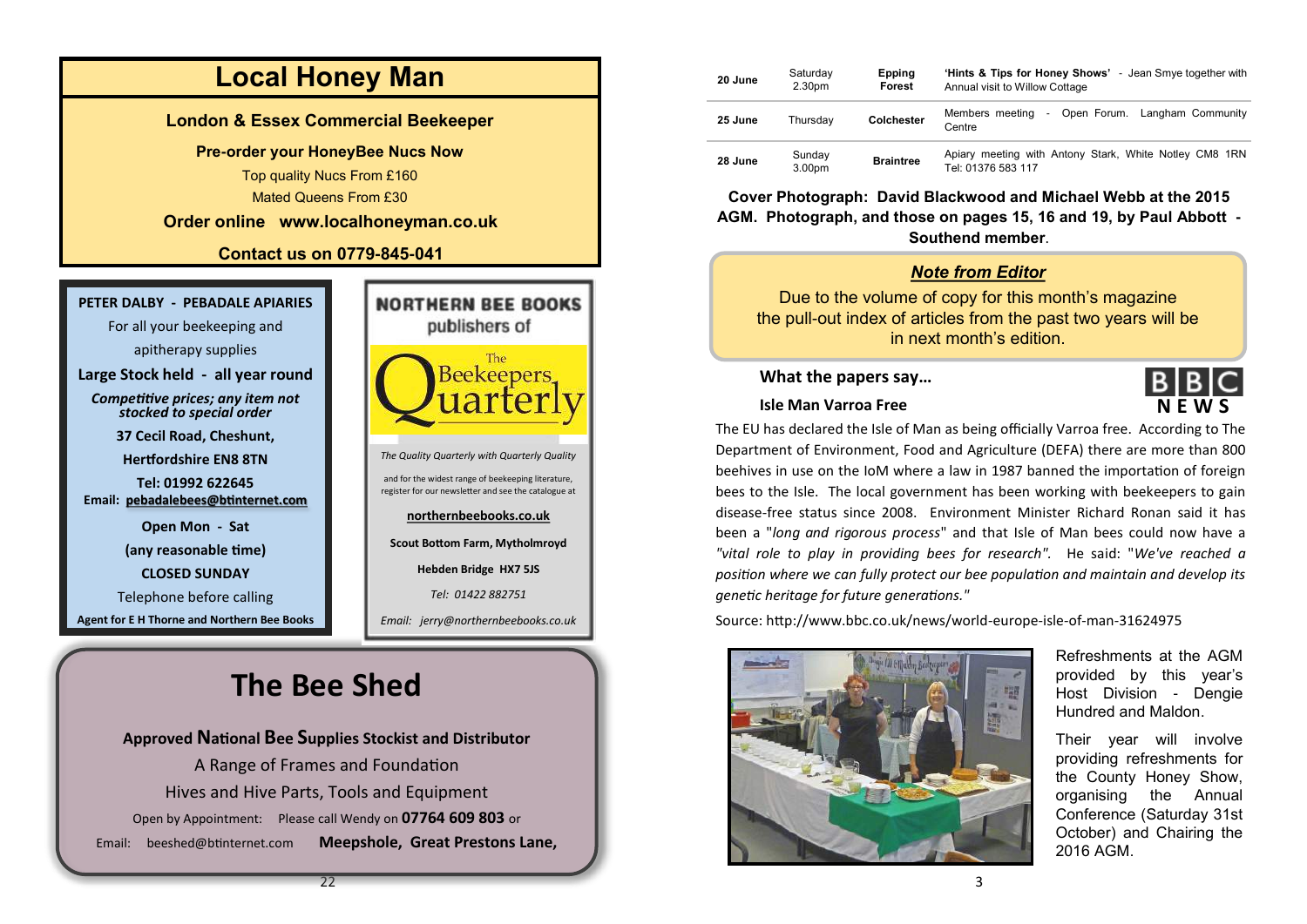#### **EBKA President - Pat Allen Hon Life Member**

At the recent AGM I was elected EBKA President. I was very moved and I feel this is an honour, though I admit to some uncertainty because there is no job description in the Trustee Handbook. I believe one is being produced, so I wait to see what is expected of me!



The Editor, Jean Smye, asked me to write some

words to introduce myself as some members may not know me. I do know many members, through doing their Basic Assessments, or events such as the Conference, Essex Show, etc, and I hope to visit all the divisions over the coming months.

I have been keeping bees for 34 years, and currently have nine colonies. It's a fascinating hobby and the longer I keep bees the more they amaze me. There is something to learn all the time and every year is different, with new experiences – and new mistakes too!

It was a springtime holiday in Greece way back in 1980 that got me into keeping bees. My husband, Tony, and I toured the mainland of Greece for two weeks in a hired beaten-up old VW beetle and everywhere there were beehives, and delicious honey at breakfast. Tony had the brilliant idea that I could keep bees (why not himself, you may ask?). I read books that summer and frankly by autumn I could not resist having a go. I joined Romford Division and went to hive-making evening classes that winter. (These classes stopped the following spring and I have never heard of any anywhere since then. How lucky was that? And I'm still using some of the boxes.) The following summer I acquired a nucleus colony and a swarm. I got 30lbs of honey and I was hooked.

#### Notes from the Central Executive Committee (CEC)

#### Meeting on 26 March 2015

Items reviewed at the above meeting included:

#### **Welcome to New Members of the CEC**

At the EBKA AGM the following were elected to serve on the CEC:-

Ian Nichols was elected as Chair of the CEC replacing Richard Ridler who remains on the committee as the Trustee for Saffron Walden. Pat Allen was elected as the EBKA President replacing Eric Fenner. It was agreed by the CEC that the role of Examinations Secretary should be revised with the introduction of a new post of Education Secretary. Pat Allen was elected as the Examinations Secretary and it was noted that Jane Ridler would undertake the new role of Education Secretary.

At the Divisional AGMs, the following members were elected to join the CEC as Trustees representing their Division:-

| Martin Cavalier  Harlow                          | Mark Chambers . Epping Forest |  |
|--------------------------------------------------|-------------------------------|--|
| Margaret Clay  Chelmsford Tom Geddes  Colchester |                               |  |
| Stuart Mitson  Braintree                         |                               |  |

#### **Notification of a BBKA Special Delegates' Meeting (SDM)**

A meeting will be held in June to agree to the change of the date of the Annual Delegates' Meeting (ADM)*.*

#### **Electronic communications/Centralised Member Record System**

The CEC agreed that Southend Division should trial a system for holding members' records to improve greater consistency of data and reduce the burden of record keeping.

#### **Members of the CEC met with Howard Pool, the new BBKA Link Trustee**

Prior to the CEC meeting, members met with Howard Pool who introduced himself, spoke about of his role as a BBKA Executive Member and explained how he could be of assistance to members of the EBKA in their dealings with the BBKA. This meeting proved to be a useful dialogue and covered a range of issues. Howard noted the points raised and it was agreed that he should meet again with the CEC. Howard agreed to write an article for *The Essex Beekeeper* see page 5 of this issue. (*A profile of Howard was included on page 103 in the March edition of the BBKA News).*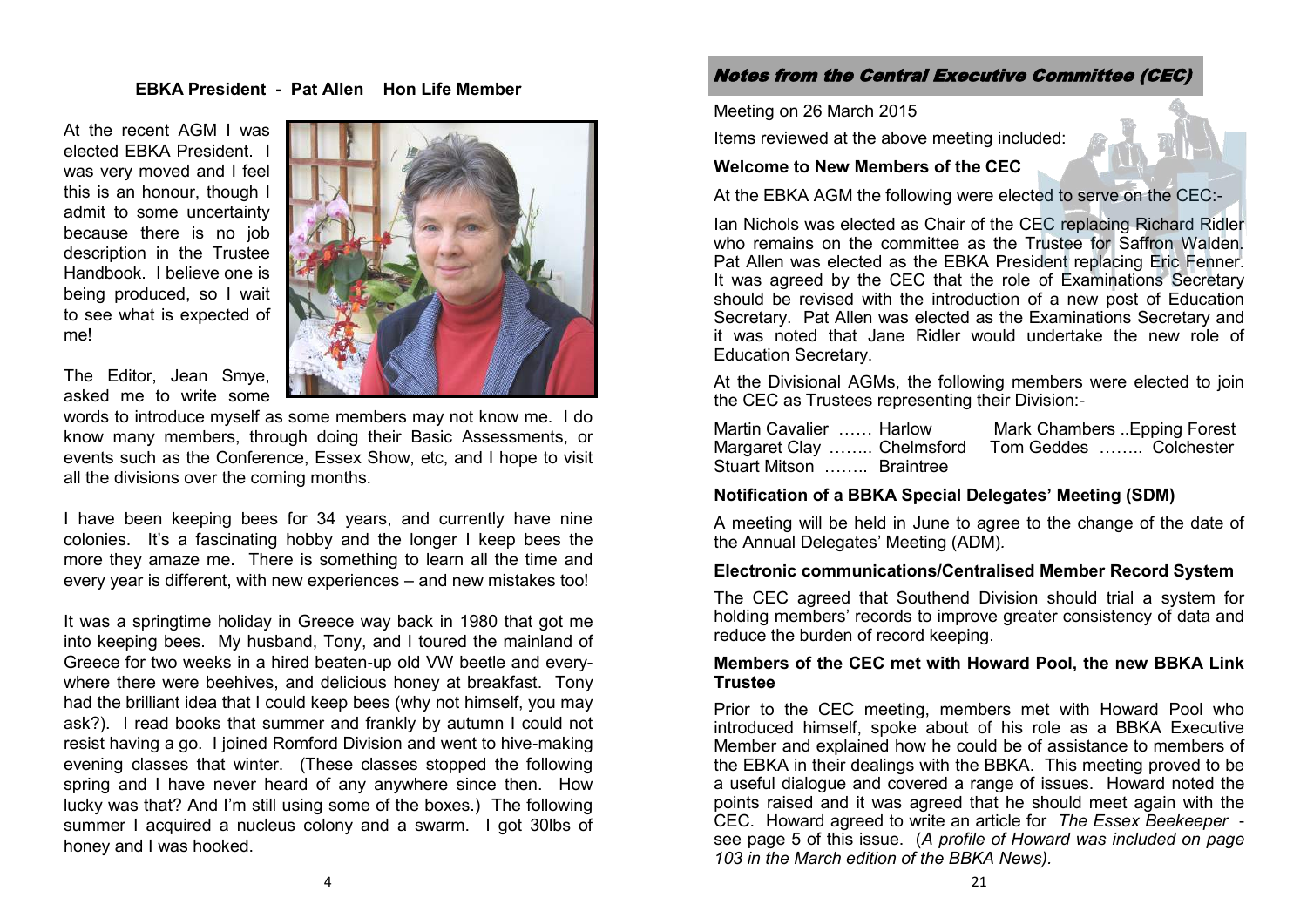the members to show their appreciation in the usual way. A donation was given to Andrew for his chosen charity, '*Bees Abroad'*, a small UK registered charity seeking to reduce poverty through beekeeping.



In thanking the Association for their generous donation, Andrew said that volunteer Project Managers assess and support beekeeping projects in developing countries worldwide, working with local community groups to develop self-sustainability.

Using indigenous bees and techniques appropriate for each location, **Bees Abroad** offers training and support in beekeeping including making hives and protective clothing from local materials, managing honeybees, collecting honey safely and handling and storing it hygienically.

Home-based production of honey and other saleable goods from the by products of beekeeping is introduced, together with marketing and business skills to ensure the sustainable generation of new income by poor rural communities in developing countries. Bees Abroad projects are normally self-sustaining after five years and no longer dependent on external finance and mentoring.

Bees Abroad has projects which need funding and enquiries from community groups in Kenya, Uganda, Cameroon, Nepal, Ghana, Nigeria, Malawi, Tanzania, Zambia, Zimbabwe, Rwanda and Sierra Leone. See http://beesabroad.org.uk for further information.

*Love beekeeping but hate the honey mess? Too much hassle selling your pure honey to the public or privately? Too cold to stand outside and sell your honey?* **If these are some of your thoughts — look no further, Honey Helpers will:** *Take ALL the hassle out of selling your honey. Buy all your honey in one transaction Give competitive rates. Payment upon delivery or collection (your choice)* **Interested? Call us NOW on 07809 562045 or email - [honey.helpers@yahoo.com](mailto:honey.helpers@yahoo.com) To discuss your requirements or for further information.** You may also sign up for future information.

Regards, Honey Helpers

I soon got involved with Romford's committee (being naturally bossy, I suppose) and later with the CEC. I edited *The Essex Beekeeper* from 1995–2006 and I have been Romford's Chair in the past and Secretary for many years now. When I retired from work in 2001 I increased the number of my colonies and also got involved with teaching beekeeping; Romford Division has now run Beginner Beekeeping courses every year since 2002. Our Division is lucky enough to have dedicated teaching colonies and an apiary. As the EBKA membership has risen since the mid-'noughties' I have been happy to serve as CEC Chair and then General Secretary until the 2014 AGM.

If you are not already aware, your CEC is a great bunch of beekeepers, all working hard for you. Together we have introduced many good things for the membership – such as the Conference grant, Bee Health Days, new website, workshops/education, improved awards for the BBKA examinations, and more. As Membership Secretary and Examinations Secretary as well as President I hope to continue to work as part of the CEC team, for the beekeepers and bees, and to bring knowledge about bees to the general public.

*Pat Allen April 2015 ~~~~~~~~~~~~~~~~~~~~*

#### **Introducing our BBKA Link Trustee - Howard Pool**

#### Dear Essex,

I would like to take the opportunity to thank the CEC for its kind hospitality, time, and patience when I was invited to attend a question and answer session with them at the Meeting on the  $26<sup>th</sup>$  March in Chelmsford. As mentioned on the night, as a trustee new to the BBKA I have the role within the BBKA executive to act as your link trustee to the national organization. As I see it this is a two-way process, so as I will attempt to keep you informed of national areas which may be of interest to Essex (though I think BBKA News does a pretty good job in that respect), so I would hope/expect for you to advise me of any areas which are of interest or causing concern that I can then raise on your behalf at the national level.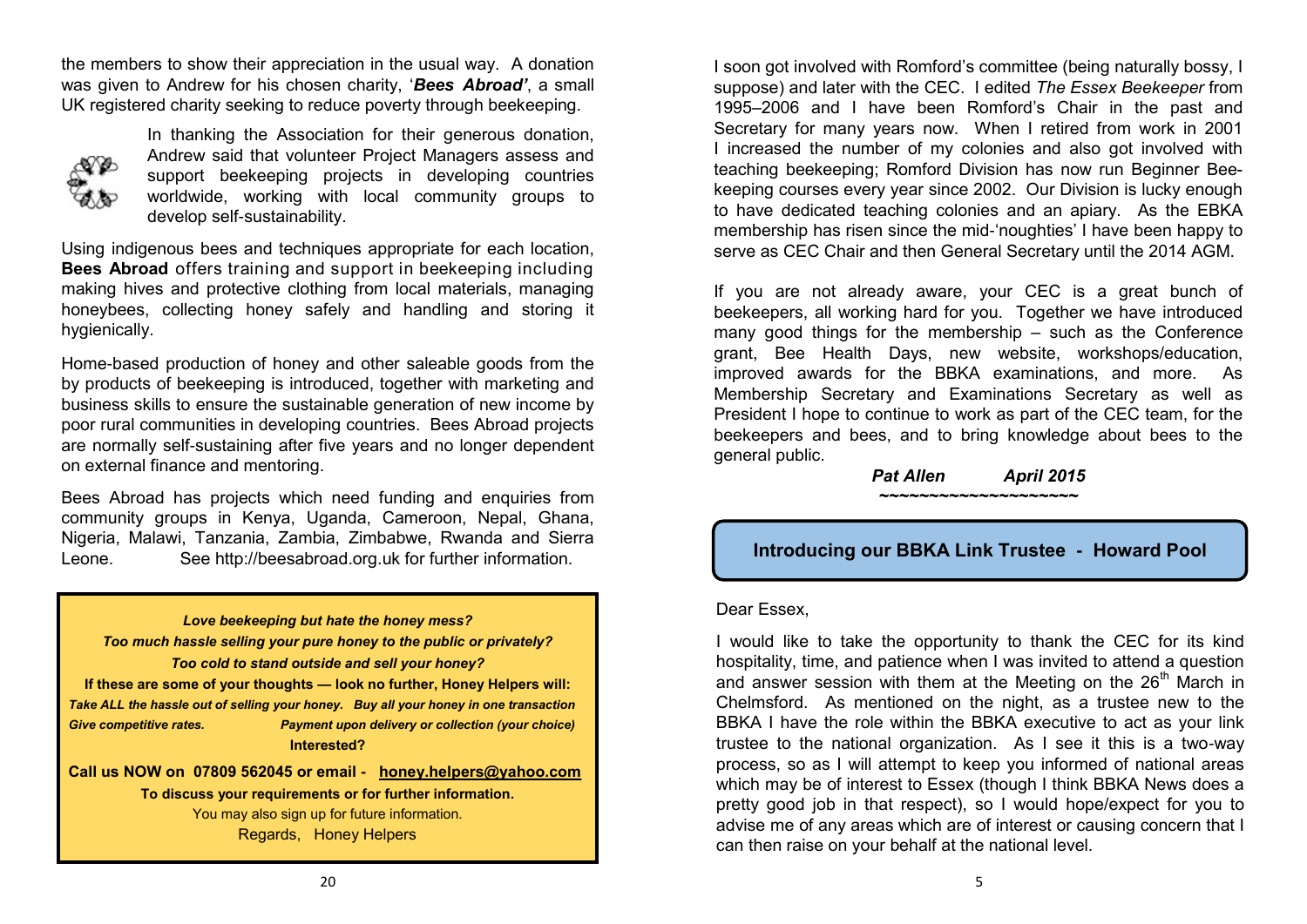As expected, some of our time last week was spent on talking about issues relating to internal arguments which have been taking place within the BBKA over the past 12 months – culminating in the SDM late last year. While accepting that this has added a certain amount of "spice" to all our lives, I feel it has also done a great dis-service as an unproductive distraction from what we should be focusing on. Together, I suspect with the rest of the executive, I was relieved, if not surprised, that the in depth and independent investigation carried out by Chris Lake – a qualified and experienced accountant – found no evidence of wrong doing within the BBKA.

So let's try to put this difficult period behind us, and focus on issues which are of real interest to us beekeepers. Pesticides, Small Hive Beetle, strains of varroa, and invasion of the Asian Hornet all come to mind !! Having said that, we also understand that we need to rebuild trust and confidence amongst members.

As the "new addition" to the executive last January, it has been interesting for me too to see just how far the BBKA has come in the last 6 years. In 2009 our income was £400k. The current year's budget predicts this to have grown to £901k. Membership has grown at an even greater rate. So at national level we also need to continue the process of changing and professionalizing the organization. As a past businessman and qualified accountant and treasurer, who happens to keep bees, I have been impressed already with the degree of dedication and pure hard work that the volunteer executive puts into your BBKA.

I hope we can rely on your continued support – and if there are any matters which you would like raised at the national level, do please let me know. My E-mail address is howard.pool@bbka.org.uk.

#### *Colonies for Sale*

The colonies are on Nationals and would include a super each and I would also let them go with a feeder. I have a bait hive that didn't have any bees in it and I therefore have a dozen frames unused that could mean any frames not liked could be replaced from those frames.

**£125 each for quick sale** as I do need to move them and I can't lift them on my own. I could also sell more supers if needed as I won't need all I have at the moment.

Contact*Brian Churchett* **Billericay 01277 623 504**

**14 Installation of the 2015 Presiding Officer:** Glenn Mayes, the Divisional Trustee from Dengie Hundred and Maldon Division was installed as the Presiding Officer for 2015. Glenn read from the Book of Commemoration.

**15 Presentations:** BBKA certificates were awarded by the retiring President, Eric Fenner. Recipients were: Ted Gradosielski (Epping Forest) and David Mallindine (Epping Forest) for Microscopy, Janet French (Braintree), Robin Harman (Epping Forest) and Paul Abbott (Southend) for Module 1: Nick Holmes (Harlow) for Module 2 and Christopher Branch (Epping Forest) for Module 6. Morag Chase (Colchester) achieved a credit in the Intermediate Theory Certificate.

**16 Any Other Business**: There was none.



Before the close of the meeting Eric Fenner, the retiring President gave a short address in which he commented on the reasons for having to retire before the end of his term of office. Members expressed their thanks to Eric for all he had achieved as President. As the formal business of the AGM had concluded David Blackwood was thanked by the members for chairing the meeting.

The meeting broke at 2.55pm for

refreshments, kindly laid on by members of the Dengie Hundred and Maldon Division. During this interval second-hand books on beekeeping were sold by Stuart Baldwin.

Following the break there was a talk by Andrew Beer, the chairman of the North Bucks Beekeepers' Association entitled "*Bees and the Law*".

A video made of Andrew's talk would be available to members on the EBKA website. The new Presiding Officer thanked Andrew for a most entertaining and informative talk and asked the

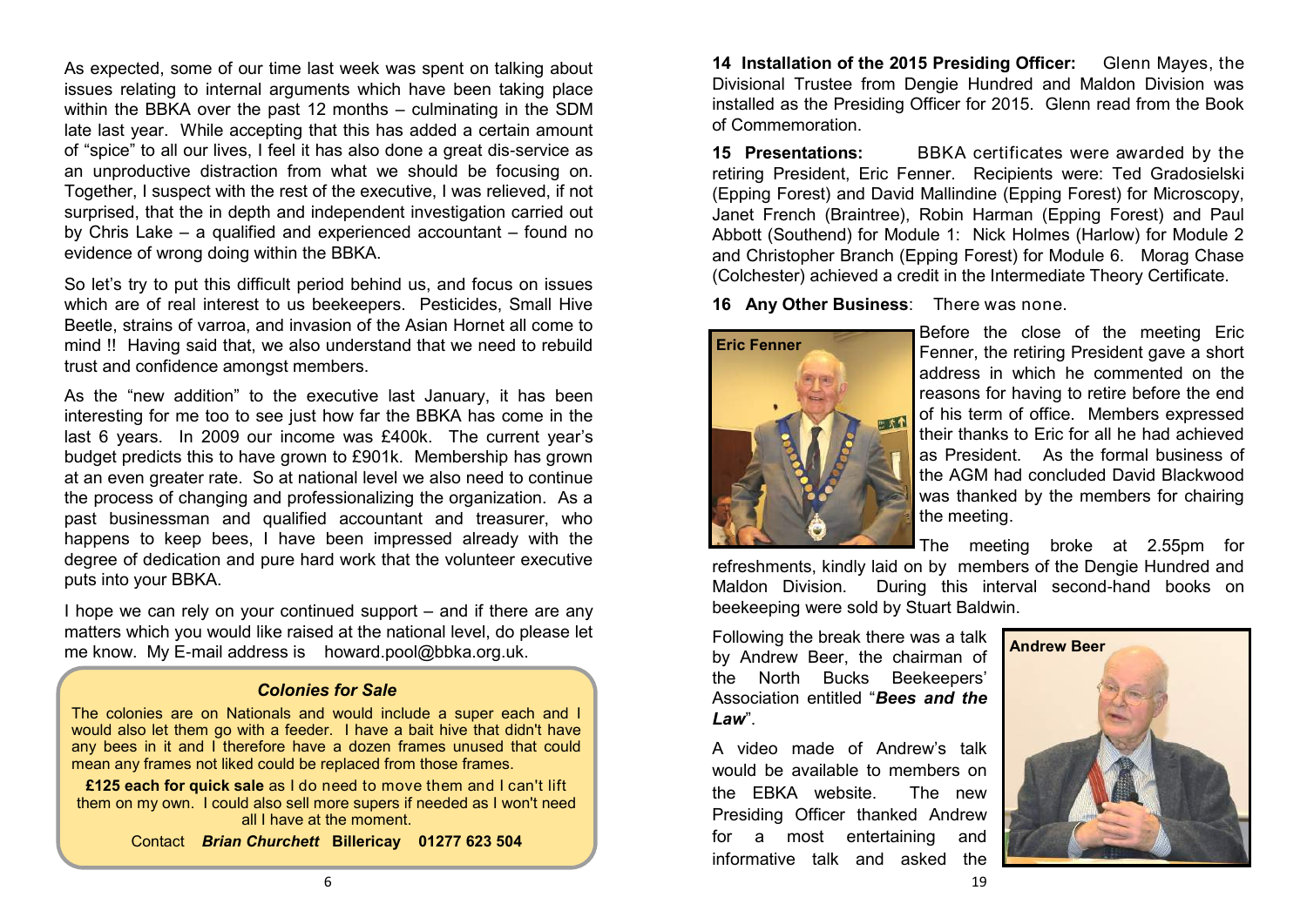Webmaster: Nick Holmes Education Secretary: Jane Ridler (A new post agreed by the CEC – see agenda item 5 above).

#### **11 Confirmation of Accounts Examiner (External Auditor)**

The Treasurer, Bob Manning said that Emma Baker had examined the 2013 and 2014 Accounts very thoroughly. Members confirmed her appointment as the Accounts Examiner for 2015.

**12 Conference 2014 Report**: The Presiding Officer asked Chad Colby-Blake, the Secretary of Southend Division to give the conference report. Chad reported that the conference was held on Saturday 11th October at Runnymede Hall, Thundersley. The theme was "*Beekeeping for All*" and it had been disappointing that numbers were down on the previous year. The speakers were Nicola Bradbear, Bees for Development; Heidi Hermann, Natural Beekeeping and Terry Clare, whose talk complemented the topics of the two previous speakers. Basic Certificates and the March 2014 Module Certificates were presented at the conference by the President. Chad said that the catering arrangements had been excellent with many favourable compliments from members. Some criticism had been received from members regarding the cost of admission but Chad reported that the overall funding of the event had resulted in neither a profit nor loss to the Division.

**13 Conference 2015 Preview:** The Conference will be hosted by Dengie Hundred and Maldon Division and a preview of this event was given by Glenn Mayes. He said that the conference was to be held on Saturday 31st October at the Orminston Academy, Burnham-on-Crouch. Glenn acknowledged that it was disappointing that the conference would be held on the same day as the National Honey Show but it had not been possible to change the date with the speakers already booked. The guest speakers are Professor Francis Rafnieks, from Sussex University, Professor Linda Field from Rothamsted Research and Barbara Dalby, an apitherapist from Pebadale Apiaries. The cost of admission had been set at £20 per member and, following a request for confirmation, it was agreed that this would cover all types of member. The Division would make use of the allocation of funds for the annual conference agreed by the CEC.

*This article is a must read* **-** *Editor* 

#### **Go Fly-About**

#### **Celia Davis –** Warwickshire Beekeeper via *Ebees*

It will soon be swarming time, so time to look at some of the control mechanisms that the bees employ to organise this very complex process. Swarming is, of course, reproduction of the colony and a very important part of honey bee life, and the effort that goes into it is amazing. When we understand what is going on it is small wonder that we so frequently run into trouble as we try to control, or prevent it with our clumsy methods.

**Initiation** What starts a colony on the road to swarming? First we have to realise that it is a natural process and most established colonies will attempt to swarm when they have a plentiful supply of food in the early part of the season, and have sufficient bees and enough sealed brood to enable them to split into two. A very young queen may not attempt to swarm, but the older she is, the more the likelihood will be, but bear in mind that a queen reared in May in one year is already one year old by the following May and may not be seen as in the first flush of youth. The first move towards swarming is the production of drones and most colonies will start rearing these as soon as there is a good supply of food. That will be some four or five weeks before the queens are expected as drones take 24 days before they hatch and another 2 weeks before they are able to mate.

Then, the actual trigger for queen cell production lies in two queen



pheromones:

1. Queen Mandibular Pheromone (QMP)

2. Queen Tarsal Pheromone (QTP)

QMP is spread by contact and in trophallaxis (food sharing) and each bee must receive a small amount constantly to 'tell' it that a queen is present and all is well with the colony.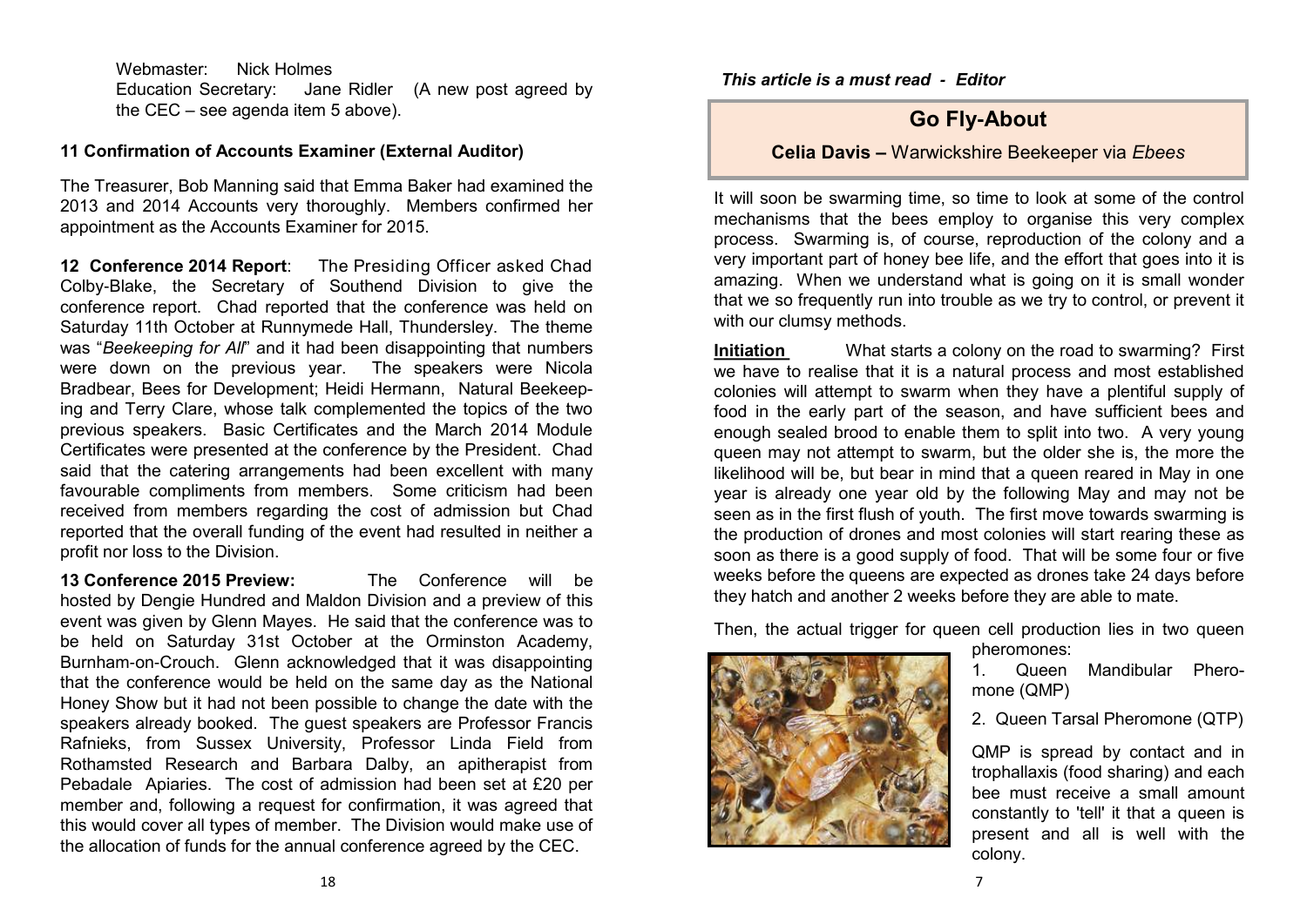QTP is a footprint pheromone which is left wherever the queen walks. The amount and the composition of the queen pheromones changes with age and condition of the queen. Where a queen is not producing sufficient QMP, or there are too many bees, or the brood nest is too congested, some bees may lose their QMP. Similarly, spread of QTP is compromised where the brood nest is very congested and she may not be able to reach all parts of the combs. A reduction in these two together is sufficient to initiate queen cell building.

#### **Development**

Once there are occupied queen cells, these act as a cue for the various behaviours which now come into effect. This is probably through the pheromones that the brood produces.

1. The bees slim down the queen by rationing her food. She will lose about 25% of her body weight so that she can fly with the swarm. She will be chivvied and chased by the workers, and generally treated badly, and her egg production will fall.

2. The queen will pipe frequently. The sound is made by the vibration of her wing muscles as she presses her thorax to the comb. It is transmitted through the comb, and workers will momentarily 'freeze', so it may be a protective device on her part. Workers will also pipe by pressing their thoraces onto another bee and vibrating their wing muscles.

3. Workers will fill their crops with honey in preparation for leaving with the swarm.

4. 'Middle-aged' (3 week old) bees will build up their body protein reserves rather than converting them to brood food and there is a huge reduction in the foraging force as the protein-rich bees fail to mature to foraging age and remain physiologically young.

5. Some of the foraging bees switch to searching for potential nest sites and can be observed investigating all sorts of likely cavities.

#### **Issue**

Once the first queen cell is sealed over the swarm will leave, providing the weather is favourable. The presence of a piping queen and piping workers unsettles the colony and precedes the buzzing runs which ultimately result in the swarm leaving the hive. In a buzzing run a bee runs in a straight line across the comb with wings

#### 8 **Notifications of the 2015 Divisional Voting Members (Trustees) and 2016 Presiding Officer**

| Braintree:            | <b>Stuart Mitson</b>   |  |  |
|-----------------------|------------------------|--|--|
| Chelmsford:           | Margaret Clay          |  |  |
| Colchester:           | <b>Tom Geddes</b>      |  |  |
| DH & Maldon:          | <b>Glenn Mayes</b>     |  |  |
| <b>Epping Forest:</b> | <b>Mark Chambers</b>   |  |  |
| Harlow:               | <b>Martin Cavalier</b> |  |  |
| Romford:              | Pádraig Floyd          |  |  |
| Saffron Walden:       | <b>Richard Ridler</b>  |  |  |
| Southend:             | Marguerita Wilson      |  |  |

The 2016 Presiding Officer will be Jim McNeil from Romford Division.

#### 9 **Elections of County Non-Trustee posts**

pointment.

BBKA Delegate: Pádraig Floyd was re-elected. Editor: Jean Smye was re-elected.

Examinations Secretary: Pat Allen was nominated by Jane Ridler, seconded by Jim McNeill and carried unanimously. NHS Delegate: Jim McNeill re-elected. The Secretary noted that he would advise The National Honey Show of the ap-

Show Committee Secretary: Richard Ridler and Jim McNeill currently share this post and Richard stated that he would like to stand down if a successor could be found. Mike Barke agreed to work with the current jobholders and take over Richard's position from next year. The current jobholders were re-elected.

Spray & Disease Delegate: Jim McNeill was re-elected.

#### **10 Notifications of CEC Appointees and Co-opted Members**

Minutes Secretary: Following the retirement of Eileen Marrable last year, this position has remaining vacant and the Secretary asked that this vacancy should be filled. Membership Secretary: Pat Allen Book of Commemoration Secretary: Penny Learmonth Advertising Secretary: Jean Smye Distribution Secretary: Mary Heyes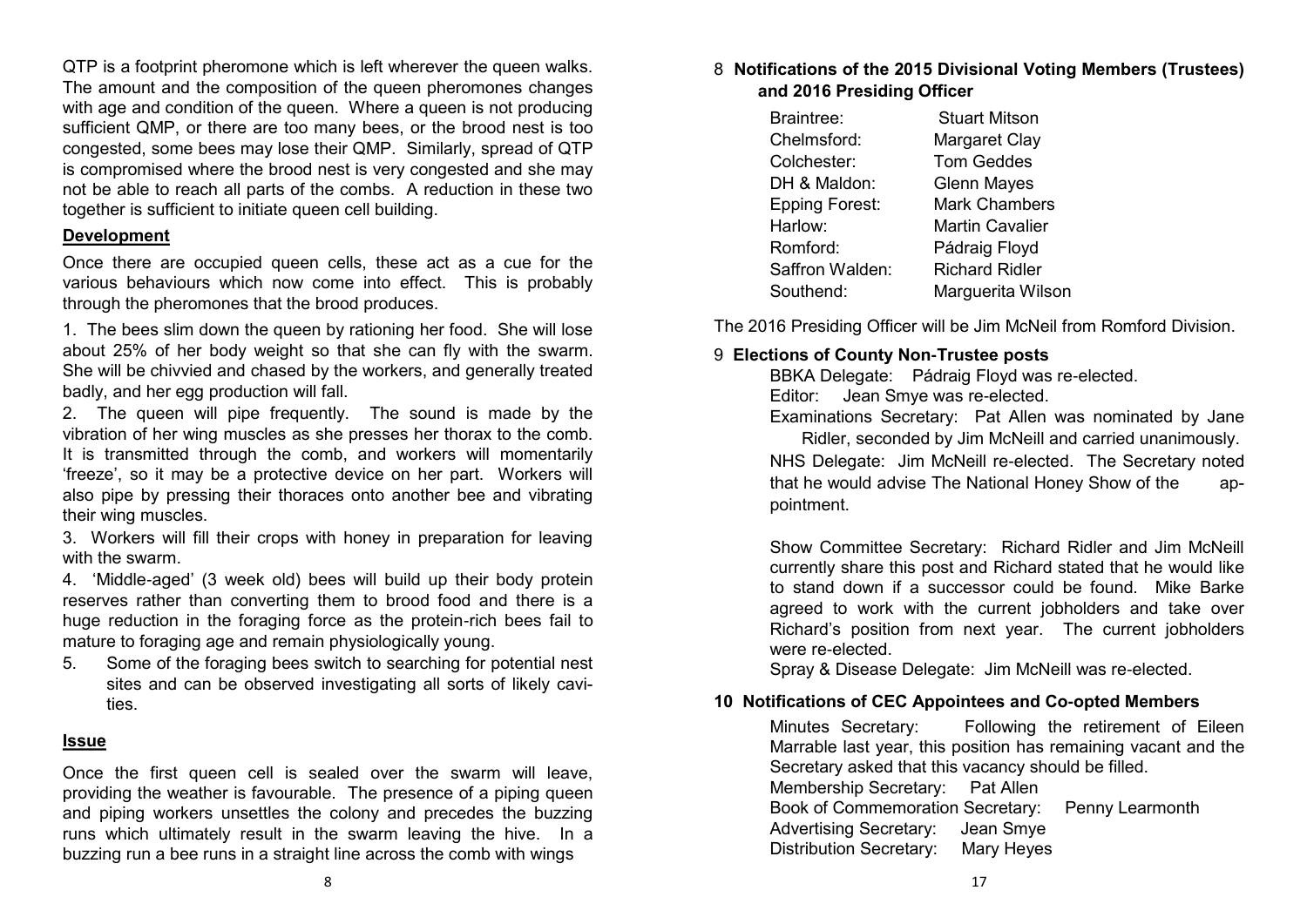BBKA examination and further CEC workshops were to be organised in 2015 to promote the more advanced learning in the County. Jane announced that four compound x400 microscopes had been donated to the EBKA for use by the Divisions and were suitable for checking for Nosema.

As Jane was due to stand down this year she was pleased to report that the CEC had agreed to introduce two distinct roles for an Examinations Secretary and an Education Secretary. Jane indicated that she was keen to continue to contribute to education in the County. The Presiding Officer, on behalf of the membership, thanked Jane for all she had achieved in the role of Examinations Secretary and was pleased to learn that she was intending to continue in a different role.





#### **6 Election of President:**

Eric Fenner, the retiring President, said that he would be happy to nominate Pat Allen (Romford Division) as his successor in that role. The nomination was seconded by Jean Smye and carried unanimously. Pat thanked the members and said she was honoured to accept this role.

#### **7 Elections of County Officers (Trustees):**

Richard Ridler, the current Chair of the CEC had agreed last year to stay on for a further year and he was pleased to nominate Ian Nichols (Epping Forest Division) to succeed him. The nomination was seconded by Jim McNeill and carried unanimously. The Presiding Officer, on behalf of the membership, thanked Richard for his leadership of the EBKA for the past five years. Michael Webb was willing to stand for another year as General Secretary and was re-elected. Bob Manning was willing to stand for another year as General Treasurer and was re-elected.



buzzing. When she bumps into another bee they antennate for a short time and then both bees rush off on another buzzing run. This results in such pandemonium that finally the bees start pouring out of the hive. The queen is pushed out with them and they all mill around in a sight that is all too familiar to most of us. Eventually they stop coming out of the hive.

#### **Clustering**

The cloud of bees will soon settle in a large cluster nearby and here the control is pheromonal again: QMP attracts the flying bees to the queen.

One constituent of the pheromone attracts the bees to the cluster and another stabilises the swarm. Nasonov pheromone from the workers' Nasonov glands also helps to pull the swarm together.

So our swarm has left the hive, leaving behind sealed queen cells, most of the foraging bees, some younger bees and a great deal of sealed brood. If the queen is not with them and cannot fly (eg. if she is clipped) they will return to the hive and, in the absence of the old queen, will have to wait until the first of the new queens emerges before they attempt to swarm again.

Meanwhile, scout bees will be continuing to investigate cavities, measuring and inspecting them, and marking them with footprint pheromone and Nasonov pheromone and, on returning to the cluster will dance, using the waggle dance to recruit other bees to their chosen site. It appears that there needs to be a 'quorum' of about 10- 15 scouts dancing for the same cavity for it to be selected and then they are ready for the move.

#### **A continuing story**

For this article I am going to leave the swarm hanging from its branch, but with the decision on a new home made, and will return for the rest of the story next month. We have seen that, up to this point, the colony has used a complex set of communications: pheromones from queen, workers and brood, dances and vibrations, and piping by queens and workers. In addition to these, the weather and resource abundance have an important influence along with the age of the queen and the genetics of the bees. A complex process indeed.

[Ed: Part 2 will follow next month]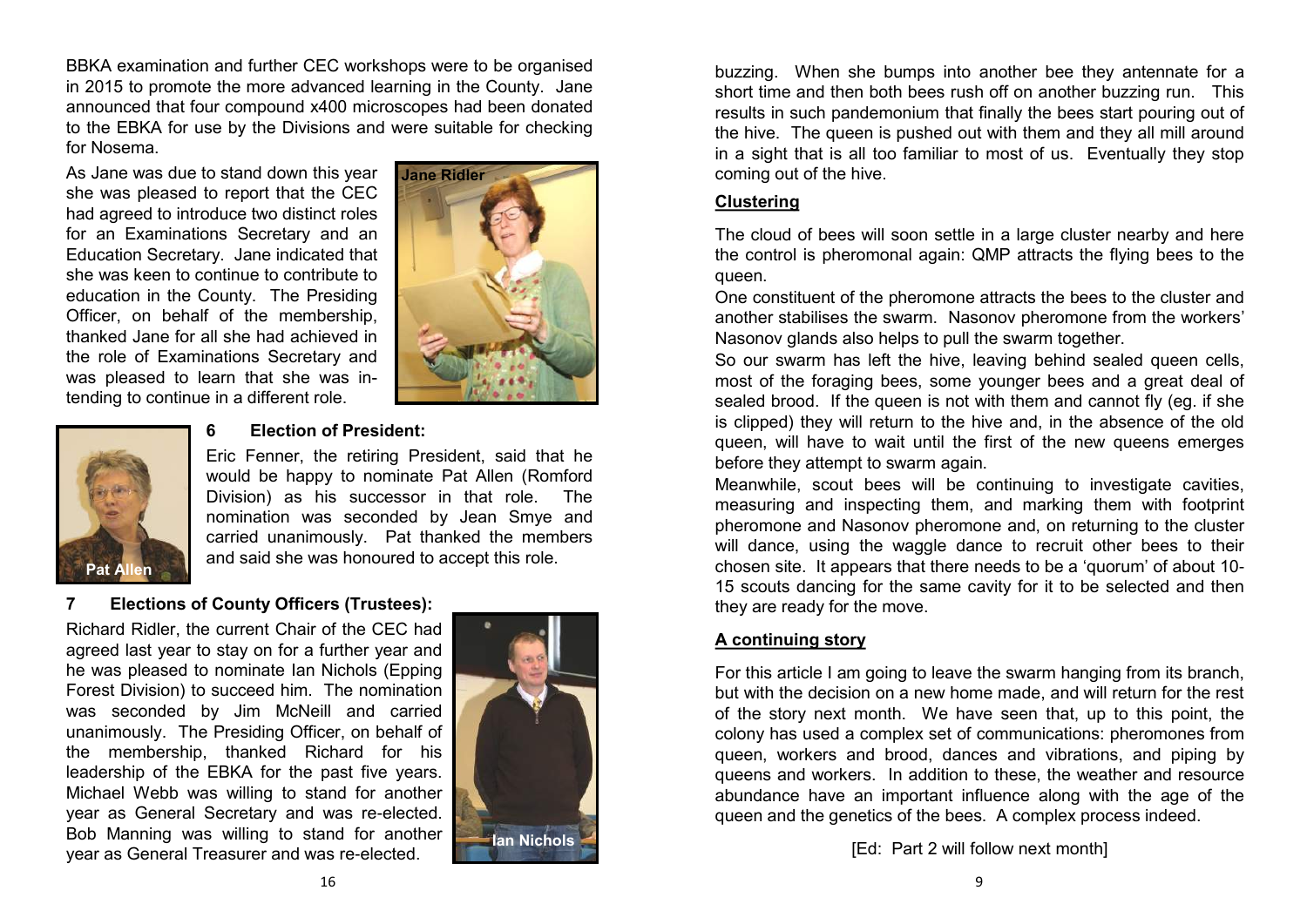#### **OILSEED RAPE**

**Tony Harris** Moray Beekeepers Association - via *eBEES* 

Many beekeepers steer clear of oilseed rape (OSR) due to the problems it can cause if the hives are left unmanaged, BUT autumn sown OSR which flowers

in late April/May can provide an abundance of spring honey, and if it does, this could be the only honey you get if the summer is a washout! I learned early on in my beekeeping career that bees can build up rapidly on the rape and need stringent management if you don't want to lose a swarm or two. I ended my very first year with 9 hives of bees and after feeding them up and treating them for varroa I was pleased that they all made it through to the spring. The farmer proceeded to sow 25 acres of OSR in the field over my fence and with the sun glaring down for most of February and March the bees were very busy working the early flowering rape. I removed a couple of supers of honey on 17th April and was thinking to myself how easy this beekeeping lark was! Local beekeepers came to my apiary a couple of days later for their monthly meeting and the smugness was wiped off my face when the queen couldn't be found in hive 1. Sealed queen cells were however in abundance and it transpired that the queen had scarpered with an early swarm and there was a similar scenario in my other hives! The following few weeks were pandemonium as I tried to keep on top of the swarming instinct with very little knowledge and I failed miserably. I did however get a good crop of honey and I learnt much, especially what NOT to do. So I move some hives to the oilseed rape every year now, normally about the middle of April when it is due to flower. You may be surprised to discover that a strong colony can draw out and fill a super of foundation in just a couple of days if the weather is right! You then need to remove it from the hive, almost on a frame by frame basis, as it granulates very quickly and can set in the comb. A way of testing if

£3,000 to £4,000 per Division. The CEC Profit & Loss Statement showed an increased income resulting from having up-to-date gift aid claims and from an exercise by the editor of the *The Essex Beekeeper* to claim for outstanding advertising revenue. The CEC Balance Sheet of £33,224 increased by nearly £9,000 over the previous year. The Treasurer said that during the forthcoming year the CEC should re-examine the formula for allocating funds. He reported that the subscriptions for members this year were held at last year's rate as the CEC had agreed to absorb the BBKA increase in



capitation. Finally, the Treasurer expressed his continued concern that some Divisional accounts were still being supplied to him late. This had resulted again in the EBKA accounts being finalised the previous evening. He proposed providing some training for Divisional Treasurers in the coming year. The accounts were approved by the members present. A vote of thanks was given to the Treasurer for his hard work throughout the year.

#### 5 **Written reports from other members of the Central Executive Committee:**

The report by the **General Secretary**, Michael Webb was tabled without comment.

In the absence of the **BBKA Delegate** his report was noted without comment.

The **Examinations Secretary's** report was tabled and Jane Ridler summarised the main points. The number of Basic Assessment candidates was down on last year. Three Miss Avey awards were made. In 2014 Module Study Groups met prior to the March and November examinations where Modules 1, 2 and 3 were covered. 10 candidates were successful in 2014 in BBKA Modules 1,2,3,6 and 8 with one candidate achieving credit in the Intermediate Theory Certificate (4 modules) and two achieving credit in the Advanced Certificate (all 7 modules). Two candidates were successful in Microscopy. Three delegates have entered the General Husbandry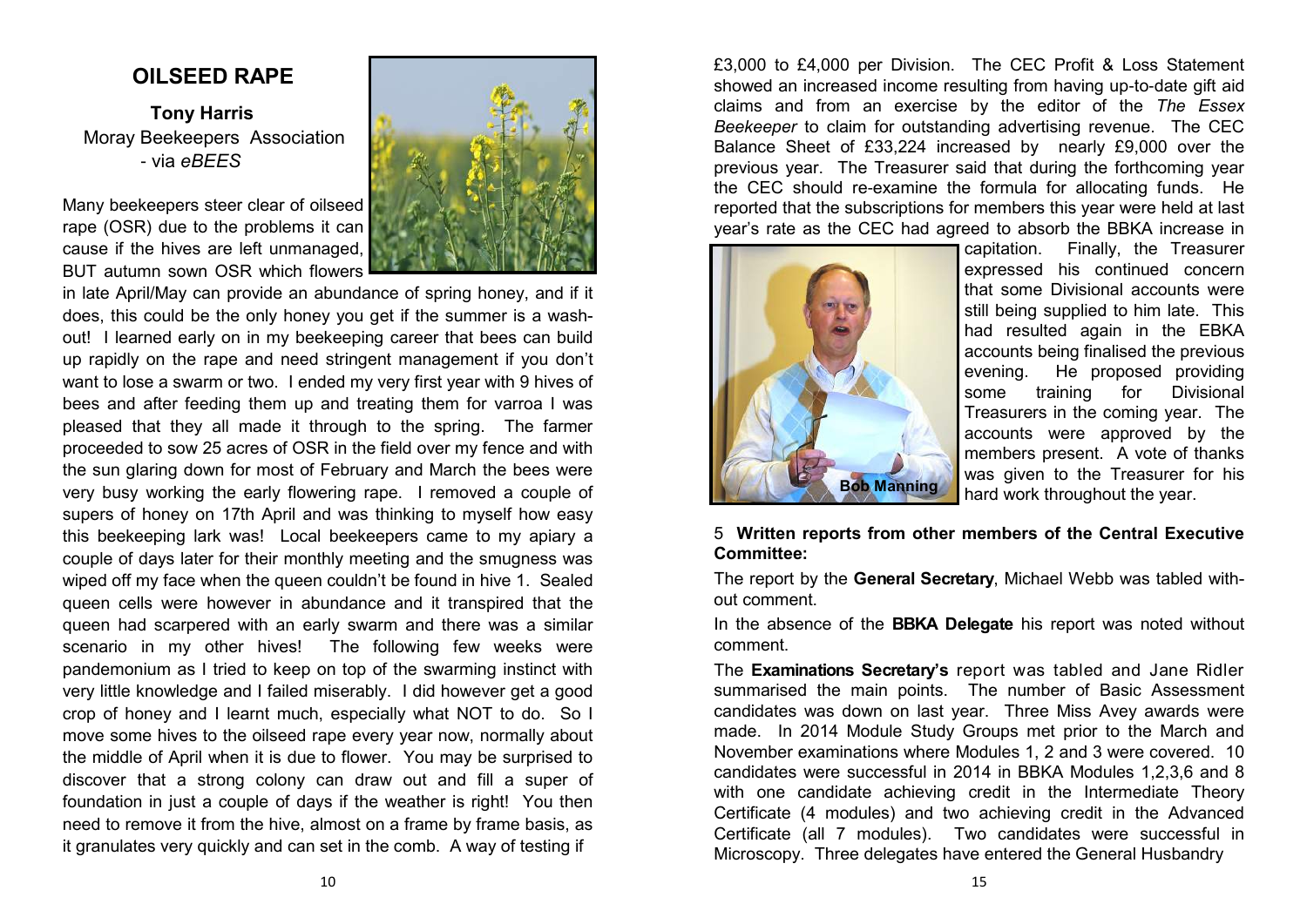#### *Essex Beekeepers' Association*

#### **Minutes of the 135th Annual General Meeting held on Saturday 14th March 2015 in room E06, Writtle College, Essex CM1 3RP**

*These minutes will be considered correct if no objection is raised in writing or by email before Saturday 30th May 2015. Any point challenged will be brought before the next meeting for correction of the record.* 

Presiding Officer: David Blackwood, President, Southend Division. Also present: 56 people signed the Attendance Book.

At the start of the meeting the Presiding Officer asked the members to stand for a minute silence to remember Herbert (Nobby) Clark, Geoff Mills, Harold Moss, Ann Rolls and others known to the membership who, since the last AGM, are no longer with us.

1 **Apologies for absence** were received from Garry Furnell, Chris Harris, Ian Hunter and David Learmonth.

2 **The Minutes of the 134th AGM** had been published in the May 2014 edition of *The Essex Beekeeper* for review by the members. No challenges to the accuracy had been received so the minutes were signed by the Presiding Officer as a true record.

3 The **Report from the Central Executive Committee** (CEC) Chairman was in the March 2015 issue of *The Essex Beekeeper* (see magazine for details).

#### **4 General Treasurer's Report and Approval of the 2014 Accounts**:

Copies of the accounts were distributed to the members present and the General Treasurer noted the main points. The EBKA Consolidated Accounts had shown a surplus for the year of £18,783; mainly resulting from a bequest of £10,000 paid to Romford Division and implementing a change in making gift aid claims. He added that this year there would be a change in the accounting procedure so that the 2015 accounts will be on a receipts and payments basis. The EBKA Consolidated Balance Sheet at 31st December 2014 was £86,084 but the Treasurer reminded everyone that the consolidated accounts include all monies held by Divisions and which averaged

it is ready is to shake the frame over the hive. If fresh nectar flies out of the comb it is NOT ready and you need to leave it in the hive for another day or two. If it doesn't you can remove it from the hive and extract immediately. I don't use porter bee escapes to clear super of bees but rather brush the bees off each frame so that it is still warm when I extract it. If the honey does set in the comb it is impossible to extract it. To harvest this set honey, cut it out of the frame into a bucket and place in a warming cabinet until it is mushy (don't overheat though). When it cools down the wax should settle on the top and can be scraped off while the honey can be poured off – a messy business to be sure!

#### *Moving the bees to the crops* -

Select a strong colony of bees with at least 7 frames of bees in early April. It is best to keep the colony in a single brood chamber as it is much easier to move. Place a queen excluder over the brood chamber a day or two before the move and a super of drawn comb or foundation over that followed by a ventilated travelling screen. Secure the hive with straps and/or screws and move the next morning after blocking the entrance with a strip of foam. It is important to provide additional ventilation for the bees when moving them as they can overheat, especially if confined for a long time. The results would be devastating for the bees and upsetting for the beekeeper. The wax reaches melting point and honey pours out over the bees killing them. If there is an open mesh floor on the hive make sure you remove the floor insert during the confinement and move!

You need to be 'on the ball' with swarm control measures otherwise you will undoubtedly lose a swarm and subsequently your honey yield will be much reduced. I clip my queens and check the brood box every 10 days. As soon as queen cells with larvae are found I implement 'swarm control' (*Editor's note: see page 7 for an authoritative article on swarming).* If you want to make increase or have a go at rearing a few queens then colonies at the OSR will invariably give you the opportunity to do so.

#### *Dealing with the crop* **-**

If you run the honey straight into jars it will set like concrete and it will be difficult to remove from the jar. You can obtain a fine textured soft set honey from OSR and here is how you do it …….